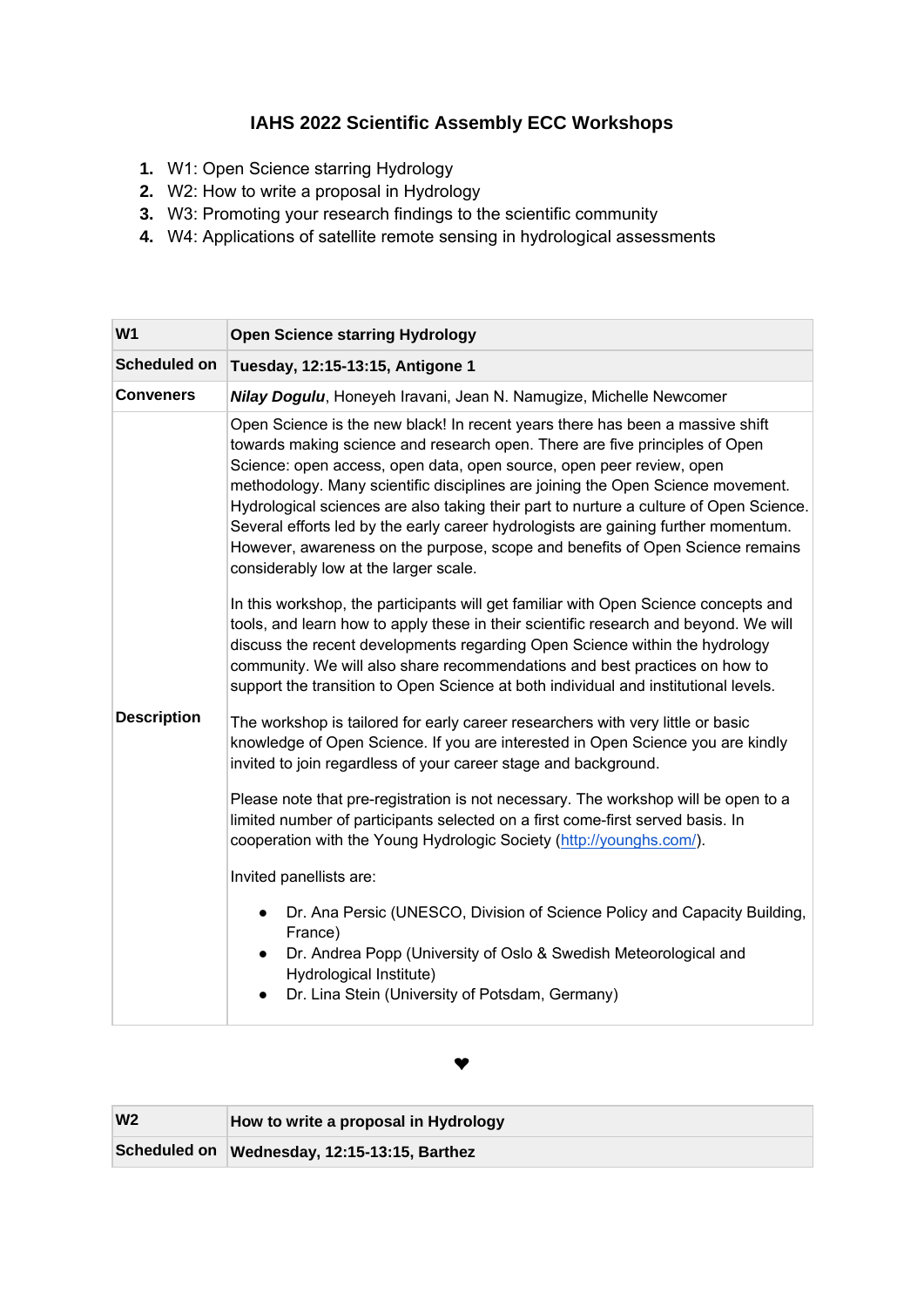| <b>Conveners</b>   | Giova Mosquera, Joris Eekhout, Nilay Dogulu, Tirthankar Roy                                                                                                                                                                                                                                                                                                                                                                                                                                                                                                                                                                                                                                                                                                                                                                                                                                                                                                                                                                                                                                                                                                                                                                                                                                                                                                                                                                                                             |
|--------------------|-------------------------------------------------------------------------------------------------------------------------------------------------------------------------------------------------------------------------------------------------------------------------------------------------------------------------------------------------------------------------------------------------------------------------------------------------------------------------------------------------------------------------------------------------------------------------------------------------------------------------------------------------------------------------------------------------------------------------------------------------------------------------------------------------------------------------------------------------------------------------------------------------------------------------------------------------------------------------------------------------------------------------------------------------------------------------------------------------------------------------------------------------------------------------------------------------------------------------------------------------------------------------------------------------------------------------------------------------------------------------------------------------------------------------------------------------------------------------|
| <b>Description</b> | Did you recently finish your water-related PhD in which financial and logistical<br>resources were at hand through the grant/project of your advisor/s? Did you just get<br>your "dream" postdoctoral job position? Even though you have mastered the "art" of<br>writing and publishing papers in hydrology during your doctoral studies, are you now<br>struggling to draft a competitive proposal to acquire funding to address those<br>sneaky questions that you couldn't unravel during your PhD work? If your answer is<br>yes to these questions, don't worry, you are not alone and we are here to help!<br>Obtaining funds from local, national and/or international organizations to finance the<br>advancement of hydrological knowledge is a crucial step in the career of a young<br>hydrologist. Recognizing that such endeavour is not a trivial and straightforward<br>task, this workshop aims to provide early career hydrologists with support to<br>overcome the challenges of preparing and submitting relevant and competitive<br>proposals to develop their own research ideas and move forward with their<br>academic careers. Particular attention will be given to the selection of an<br>appropriate call for a given project and how to increase the chance of getting a<br>project funded while giving crucial tips on managing the proposal preparation<br>process. Come join us to hear the advice of highly experienced researchers in |
|                    | hydrological sciences!<br>Please note that pre-registration is not necessary. The course will be open to a<br>limited number of participants selected on a first come-first served basis. In<br>cooperation with the Young Hydrologic Society (http://younghs.com/).<br>Invited panellists are:<br>Assoc. Prof. Anne van Loon (Institute for Environmental Studies, VU<br>Amsterdam, Netherlands)<br>Prof. David Hannah (University of Birmingham, United Kingdom)<br>Prof. Wouter Buytaert (Imperial College London, United Kingdom)                                                                                                                                                                                                                                                                                                                                                                                                                                                                                                                                                                                                                                                                                                                                                                                                                                                                                                                                   |

## $\bullet$

| W <sub>3</sub>      | Promoting your research findings to the scientific community                                                                                                                                                                                                                                                                                                                                                                                                                                                                                                                                                                                                                                                                                                                                                                                                                                                                                                   |
|---------------------|----------------------------------------------------------------------------------------------------------------------------------------------------------------------------------------------------------------------------------------------------------------------------------------------------------------------------------------------------------------------------------------------------------------------------------------------------------------------------------------------------------------------------------------------------------------------------------------------------------------------------------------------------------------------------------------------------------------------------------------------------------------------------------------------------------------------------------------------------------------------------------------------------------------------------------------------------------------|
| <b>Scheduled on</b> | Thursday, 13:30-15:00, Barthez 2                                                                                                                                                                                                                                                                                                                                                                                                                                                                                                                                                                                                                                                                                                                                                                                                                                                                                                                               |
| <b>Conveners</b>    | Joris Eekhout, Svenja Fischer, Elzbieta Czyzowska-Wisniewski, Nilay Dogulu                                                                                                                                                                                                                                                                                                                                                                                                                                                                                                                                                                                                                                                                                                                                                                                                                                                                                     |
| <b>Description</b>  | Due to the increasing number of publications, it is becoming more and more<br>important to promote your latest research findings to your fellow scientists. This is a<br>step out of many researchers' comfort zone, but could potentially increase the<br>impact of your publication. This workshop aims to give some practical tips and tricks<br>on how to promote your papers to fellow scientists. First of all, you can let your<br>paper stand out through well-designed figures, which often give the first impression<br>of a paper. Nowadays, journals require a graphical abstract which should convey<br>the key message of the paper, which is an excellent opportunity to let your paper<br>stand out. Through blogging you can also promote your research. For instance, by<br>giving background info about the process that led to your latest paper or by sharing<br>the non-scientific skills you have obtained during your research career. |